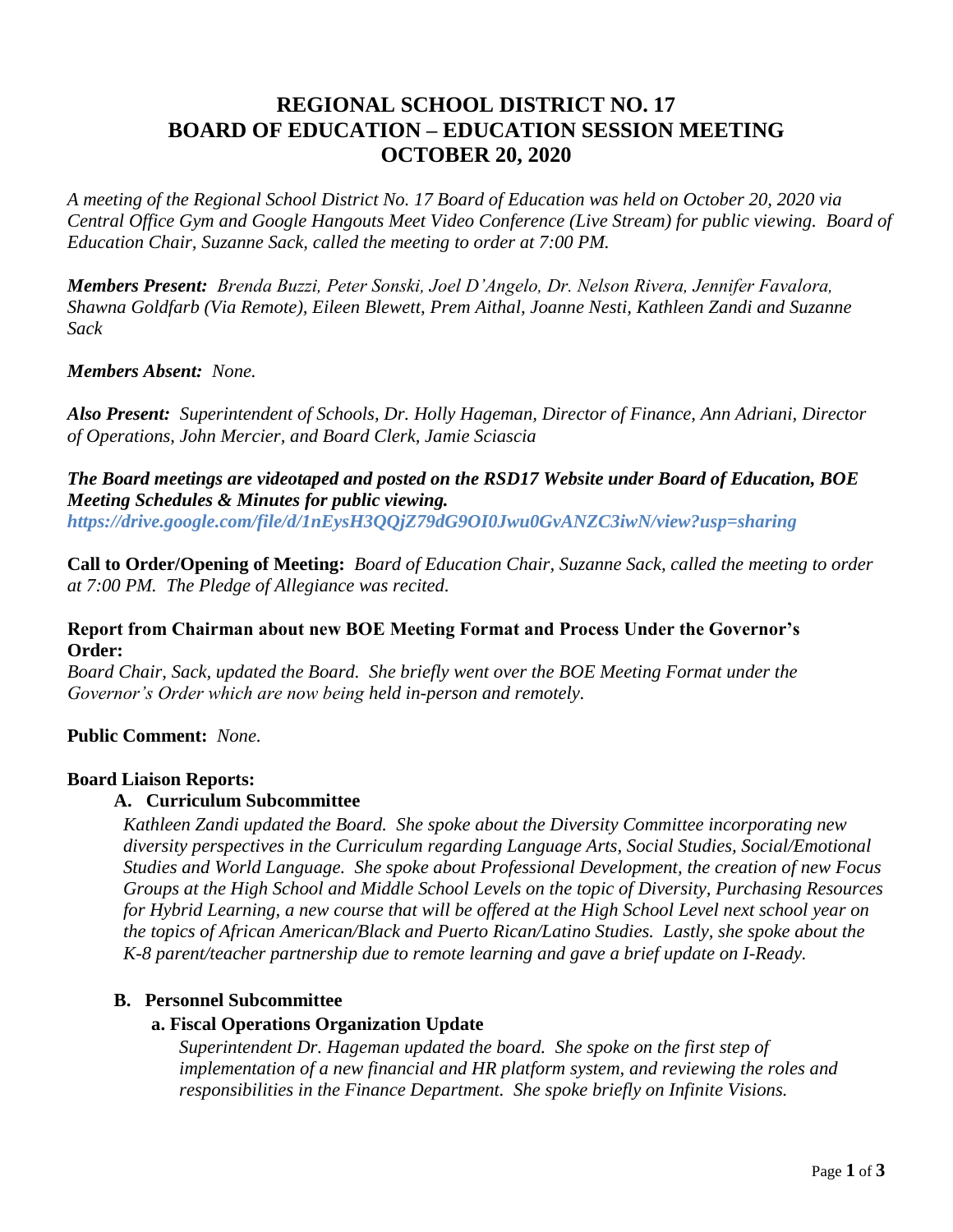*Ann Adriani updated the Board. She spoke about running the first payroll out of the new Financial platform in January 2021 and a new employee self-services portal.*

#### **b. Bargaining Unit Negotiations**

*Board Chair, Suzanne Sack, updated the Board. She briefly spoke about how the HKEA Negotiations are underway and how the Board delegated authority to the Personnel and Evaluation Subcommittee for the handling of the Teachers' Contract.*

#### **Old Business:**

*.*

## **A. Update on K-8 Full In-Person Model and High School Hybrid**

*Superintendent Dr. Hageman updated the Board. She spoke about the full opening of schools going extremely well, the challenges with transportation due to shortage of bus drivers and working closely with STA. She further touched on the delivery of instruction, small group advisories and surveying students and parents for social/emotional check-ins/ monitoring students on an individual basis. Lastly, she gave an update on COVID-19, how health officials are getting concerned about increased levels and how it is a huge part of Community effort to keep it under control.* 

# **B. Update on Fieldhouse Project**

 *Vice Chair, Sonski, updated the Board. He spoke about the floor leveling in the gymnasium remains on schedule, caulking in the windows is underway, and is hopeful the floor will be leveled by the end of next week. He also noted no new concerns in terms of project issues.* 

# **C. 2021-22 BOE Meeting Schedule (Second Read)**

*Board Chair, Sack, updated the Board. She briefly noted that the 2021-22 Board of Education meeting Schedule is a Second Read and a motion was brought to the table.*

*Joanne Nesti MOVED and Eileen Blewett SECONDED a motion to accept the 2021-22 BOE Meeting Schedule as presented.*

*Motion passed unanimously 11-0-0 by the following Votes:*

| Kathleen Zandi YES $\sqrt{}$ |      | NO. | Shawna Goldfarb YES   |            |     |  |
|------------------------------|------|-----|-----------------------|------------|-----|--|
| Peter Sonski                 | YES. | N() | Jennifer Favalora YES |            | NO. |  |
| Dr. Nelson Rivera YES        |      | NO. | Joel D'Angelo         | YES ·      | NO. |  |
| Eileen Blewett               | YES  | NO. | Brenda Buzzi          | <b>YES</b> | NO. |  |
| Joanne Nesti                 | YES. | NO  | Prem Aithal           | YES        | NO. |  |
| Suzanne Sack                 | YES  | N() |                       |            |     |  |

| Shawna Goldfarb YES   |     | NO. |  |
|-----------------------|-----|-----|--|
| Jennifer Favalora YES |     | NΟ  |  |
| Joel D'Angelo         | YES | NO. |  |
| Brenda Buzzi          | YES | NΟ  |  |
| Prem Aithal           | YES | NΩ  |  |

# **D. Policy: 9000 Series/BOE Bylaws (Second Read)**

 *Joanne Nesti updated the Board. She spoke about the Board Bylaws, 9000 Series and the specific areas that possibly needed to be deleted and/or amended. The Board also discussed in length about the section of the Bylaws that deals with remote/in-person Board participation. After Board discussion, it was decided that this Bylaw be put back on the table at a future Board meeting and have a commitment by the Policy Sub-Committee to do so.*

*Brenda Buzzi MOVED and Dr. Nelson Rivera SECONDED a motion to accept the revised Board Bylaws, Series 9000 as presented by the Policy Subcommittee with 3 Amendments: 1) an amendment to the portion relating to the Consent Agenda not requiring a second or a vote to remove an item for separate*